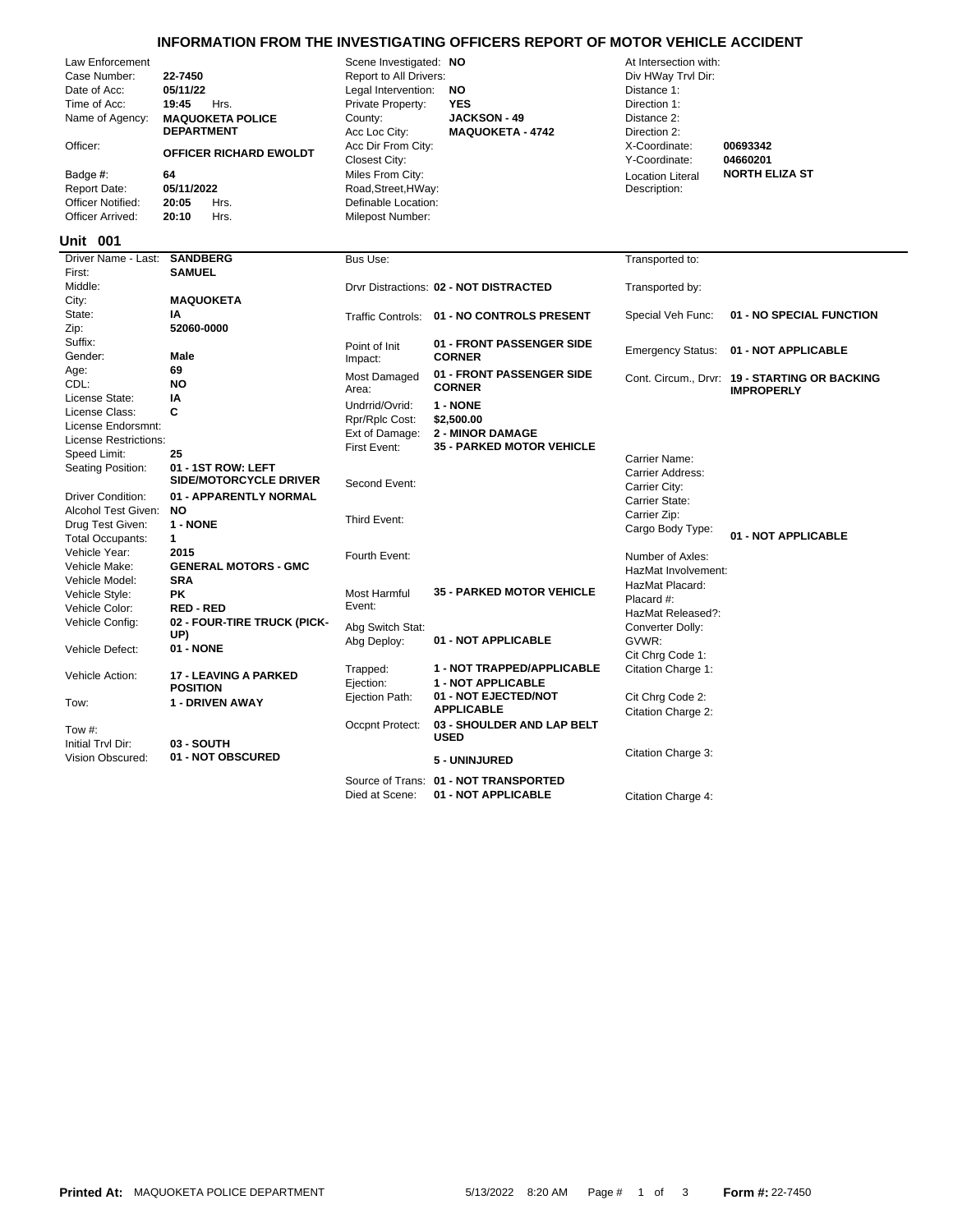| <b>Unit 002</b>                                    |                             |                  |                                                                  |                          |                                              |
|----------------------------------------------------|-----------------------------|------------------|------------------------------------------------------------------|--------------------------|----------------------------------------------|
| Driver Name - Last:                                |                             | Bus Use:         |                                                                  | Transported to:          |                                              |
| First:                                             |                             |                  |                                                                  |                          |                                              |
| Middle:                                            |                             |                  | Drvr Distractions: 01 - NOT APPLICABLE/NO DRIVER Transported by: |                          |                                              |
| City:                                              |                             |                  |                                                                  |                          |                                              |
| State:                                             |                             |                  | Traffic Controls: 01 - NO CONTROLS PRESENT                       | Special Veh Func:        | 01 - NO SPECIAL FUNCTION                     |
| Zip:                                               |                             |                  |                                                                  |                          |                                              |
| Suffix:                                            |                             | Point of Init    | 07 - REAR DRIVER SIDE CORNER                                     | <b>Emergency Status:</b> | 01 - NOT APPLICABLE                          |
| Gender:                                            |                             | Impact:          |                                                                  |                          |                                              |
| Age:                                               |                             | Most Damaged     | 07 - REAR DRIVER SIDE CORNER                                     |                          | Cont. Circum., Drvr: 88 - NO IMPROPER ACTION |
| CDL:                                               |                             | Area:            |                                                                  |                          |                                              |
| License State:                                     |                             | Undrrid/Ovrid:   | 1 - NONE                                                         |                          |                                              |
| License Class:                                     |                             | Rpr/Rplc Cost:   | \$100.00                                                         |                          |                                              |
| License Endorsmnt:<br><b>License Restrictions:</b> |                             | Ext of Damage:   | <b>2 - MINOR DAMAGE</b>                                          |                          |                                              |
| Speed Limit:                                       | 25                          | First Event:     | <b>35 - PARKED MOTOR VEHICLE</b>                                 |                          |                                              |
| Seating Position:                                  |                             |                  |                                                                  | Carrier Name:            |                                              |
|                                                    |                             | Second Event:    |                                                                  | Carrier Address:         |                                              |
| <b>Driver Condition:</b>                           |                             |                  |                                                                  | Carrier City:            |                                              |
| Alcohol Test Given:                                |                             |                  |                                                                  | Carrier State:           |                                              |
| Drug Test Given:                                   |                             | Third Event:     |                                                                  | Carrier Zip:             |                                              |
| <b>Total Occupants:</b>                            | 0                           |                  |                                                                  | Cargo Body Type:         | 01 - NOT APPLICABLE                          |
| Vehicle Year:                                      | 1995                        | Fourth Event:    |                                                                  | Number of Axles:         |                                              |
| Vehicle Make:                                      | <b>GENERAL MOTORS - GMC</b> |                  |                                                                  | HazMat Involvement:      |                                              |
| Vehicle Model:                                     | SIERRA C3500                |                  |                                                                  | HazMat Placard:          |                                              |
| Vehicle Style:                                     |                             | Most Harmful     | <b>35 - PARKED MOTOR VEHICLE</b>                                 | Placard #:               |                                              |
| Vehicle Color:                                     | <b>BLUE - BLU</b>           | Event:           |                                                                  | HazMat Released?:        |                                              |
| Vehicle Config:                                    | 07 - SINGLE-UNIT TRUCK (2-  | Abg Switch Stat: |                                                                  | Converter Dolly:         |                                              |
|                                                    | AXLE, 6-TIRE)               | Abg Deploy:      |                                                                  | GVWR:                    |                                              |
| Vehicle Defect:                                    | 01 - NONE                   |                  |                                                                  | Cit Chrg Code 1:         |                                              |
|                                                    |                             | Trapped:         |                                                                  | Citation Charge 1:       |                                              |
| Vehicle Action:                                    | <b>12 - LEGALLY PARKED</b>  | Ejection:        |                                                                  |                          |                                              |
| Tow:                                               | <b>1 - DRIVEN AWAY</b>      | Ejection Path:   |                                                                  | Cit Chrg Code 2:         |                                              |
|                                                    |                             |                  |                                                                  | Citation Charge 2:       |                                              |
| Tow #:                                             |                             | Occpnt Protect:  |                                                                  |                          |                                              |
| Initial Trvl Dir:                                  | 02 - EAST                   |                  |                                                                  |                          |                                              |
| Vision Obscured:                                   |                             |                  |                                                                  | Citation Charge 3:       |                                              |
|                                                    |                             |                  |                                                                  |                          |                                              |
|                                                    |                             | Source of Trape: |                                                                  |                          |                                              |

Source of Trans:<br>Died at Scene:

## **Accident Environment**

| First Harmful Event Loc:               | <b>06 - OUTSIDE TRAFFICWAY</b> | <b>Roadway Characteristics</b>    |                                                       |
|----------------------------------------|--------------------------------|-----------------------------------|-------------------------------------------------------|
| Manner of Crash/Collision:             | 05 - BROADSIDE (FRONT TO SIDE) | Environment:                      | 01 - NONE APPARENT                                    |
| Light Conditions:                      | 2 - DUSK                       | Roadway:                          | 01 - NONE APPARENT                                    |
| <b>Weather Conditions:</b>             | 01 - CLEAR                     |                                   |                                                       |
|                                        |                                | Type of Road Junc/Feat:           | 01 - NON-JUNCTION/NO SPECIAL FEATURE                  |
| Surface Conditions:                    | $01 - DRY$                     |                                   |                                                       |
|                                        |                                | FRA No.:<br>Horizontal Alignment: |                                                       |
| Workzone Related:<br>Activity:         | NO.                            | Vertical Alignment:               |                                                       |
| Location:<br>Type:<br>Workers Present: |                                |                                   | First Harmful Evt of Crash: 35 - PARKED MOTOR VEHICLE |
| <b>Narrative</b>                       |                                |                                   |                                                       |

On May 11th, 2022 Unit 1 was leaving a parking spot. Unit 1 claimed the vehicle lurched forward and jumped a cement parking barrier. Unit 1 then struck Unit 2 a legally parked Flat<br>bed truck. Unit 1 struck Unit 2, with the

Citation Charge 4: